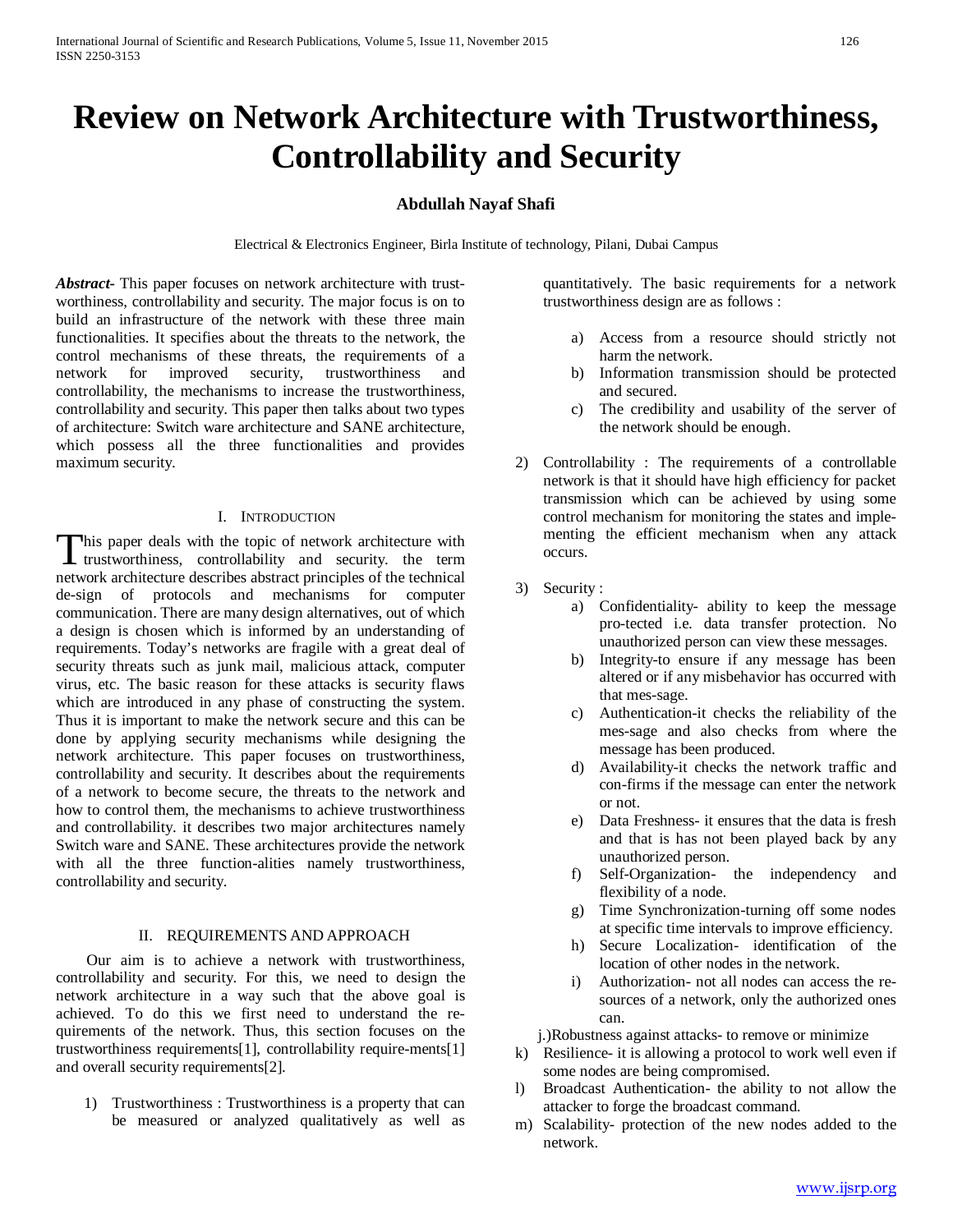## III. TARGETS TO BE ACHIEVED FOR DESIGNING A NETWORK ARCHITECTURE

 To design a network architecture, we need to achieve some targets[1] to get an improved network in terms of security. This section consists of the targets to be achieved for designing a network architecture with security. They are as follows :

- 1) Trustworthiness and controllability should be met together harmoniously. These two aspects are interdependent-dent on each other and work hand in hand.
- 2) To build a network and update the network in time, so that whatever change of trustworthiness has occurred can be reflected and also controlled.
- 3) For building and developing a network architecture with trustworthiness, controllability and security, direct control should be provided i.e. cross layer correlative mechanisms should be built such as gathering the network information, configuring the network parameters,etc.

## IV. THREATS TO THE NETWORK AND ITS DEFENSIVEMEASURES

 In this section, the types of threats that can attack a network is described. Also, some defensive measures for these threats are mentioned. This will give the basic idea as to why the requirements mentioned above are important and to be aware of the kinds of threats that can harm the network. The types of threats[2] along with their defensive mechanisms are described below

 1.)Denial of service- This attack aims at reducing the capability of a network to provide service. It sends useless packets to a node and does not allow even the authorized users to access the packets and nodes. Defence : applying authentication streams to the network will help prevent this attack.

 2.)Node capturing- If a node is captured and it has some stored information, then it can be obtained by an ad-versary. Defense: use of a protocol called LEAP i.e. Localized Encryption and Authentication protocol which takes care of the inter-node traffic authentication.

 3) Wormhole attack- The process of sending a message from a starting node to some other node which sends it further to its neighbours, such that the other nodes consider the sender node as the starting node and try to send the message to the actual starting node which is never accomplished because the starting node is far away from the current node. Defence: use of DAWSEN rout-ing protocol which follows the hierarchical tree method.

 3.)Sinkhole attack- This attack tries to clear the traffic using a compromised node and makes that node appear attractive to other nodes with respect to the routing algorithm. Defence: use of geographic routing protocols will help prevent this attack.

 4) Passive information gathering- An unauthorized user can gather data from the stream if it has a powerful receiver and an antenna. The messages can be leaked and the message IDs can be revealed from those nodes. Defence: use of well-built encryption techniques can prevent this attack.

 5) Hello flood attack- When a node with very high power sends a hello packet such that, even far away nodes receive it and consider it as their parent. Due to this the delay increases because the messages need to be routed multi-hop to the parent. Defence: this can be prevented by checking the bi-direction link which ensures that they reach their parent in one hop itself.

 6) False or malicious node This attack is caused by Addition of false nodes in the network. Defence: it needs to be checked in the routing layer for prevention.

# V. TRUSTWORTHINESS & AND CONTROLLABLE MECHANISM

 In the above sections we studied about the threats to the network, the requirements and approach and the targets to design a network architecture. In this section we will study about mechanisms[1], that can be implemented in the network architectural design to enhance the trustworthiness, controlLability and security of a network. These mechanisms majorly focus on improving the three aspects mentioned above. We are going to study certain types of architecture designs ahead, where these mechanism are applicable.

# A. Divison of functionalities of a network

 To improve the trustworthiness and controllability of a network and for better management of the network, its functionalities can be divided into the following planes.

- 1) data plane- it performs the dame function as of the traditional data plane i.e packet forwarding. It also handles individual packets sent by the trustworthy decision plane which is based on control instructions.
- 2) trustworthy monitor plane- it identifies and searches the physical components of a network, manages the trustworthiness relationships among network components, collects the proofs that are required for the evaluation of trustworthiness of the components and ultimately forms a network connection view.

## B. Collecting and processing trustworthy information

 This mechanism focuses on the design of a trustworthiness model that aims at improving the access control system. Here, the trustworthiness information is divided into three types:

- 1) Identifier- It is the root of evaluation of trustworthiness. If the variable of the identifier is untrustworthy, then the result of the network is untrustworthy.
- 2) Defense ability- Defense ability is nothing but to be able to defend the network from the threats by adding patches and by the availability of an anti-virus software.
- 3) User behavior- This refers to attempting to access the prohibited network services, peeping through the access networks and the recommendations made by other authority points, etc.

 Thus a network for every requirement point can be built and the trustworthiness value can be computed based on the model.

C. Trustworthy and controllable path computing mode

 In this mechanism, the combination of centralized and distributed path-computation is used that is, putting together the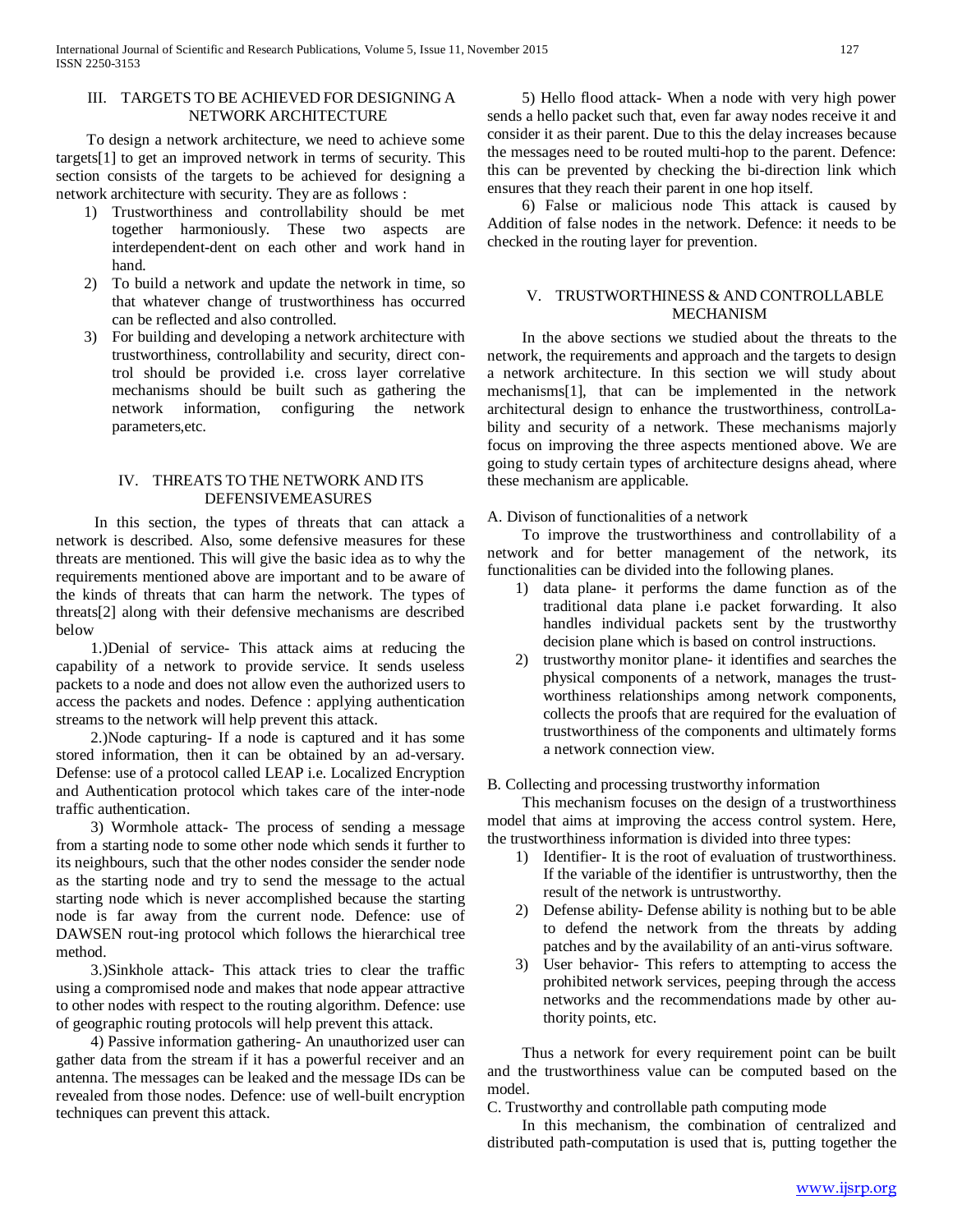common functions of the sophisticated systems and implementing the functions in a centralized way. There is a server called TPCS (trustworthy path computing server). The routers focus on forwarding the packets to TPCS , provide topology information to it and receive instructions from it.

- 1. Protocols in the trustworthy monitor plane collect network states, trustworthiness information and reach ability information.
- 2. The trustworthy transmission plane transmits these states to the TPCS.
- 3. The TPCS computes the routing tables based on certain trustworthy goals such as security.
- 4. Finally, the trustworthy transmission plane configures the results in the routers.
- D. Direct control design with cross layer

 Its main target is to establish an integrated framework of sharing and analyzing network states, and making decisions among various protocol layers. It aims at the unified trustwor-thy and controllable network goals. In cross layer design, some control mechanisms implemented in several protocol layers should be harmonized to deal with a common event, and the upper layer can respond rapidly to the changing of network states. It decreases resource consumption for computing and transmission and it speeds up the procedure of processing emergent events

# VI. TWO TYPES OF NETWORK

# ARCHITECTURES

 In the above sections we have studied the basic concepts required for designing a network architecture. We understood the requirements of the network, the approach and the target, the threats to the network and the trustworthiness and control-lable mechanisms that can be implemented while designing the network architecture. In this section we will focus on two specific types of architecture namely the switch ware architecture and SANE architecture. We will understand how these architectures focus on security and enhance the security of the network. Their major focus is to enhance the security of the network which will indirectly enhance the trustworthiness and controllability of the network.

# VII. TYPE 1 : SWITCH WARE ARCHITECTURE

 The switch ware network architecture[3] is a layered architecture which focuses on improving the security of the network. This architecture allows the user to use different approaches for improving the security of the network , without disturbing the network and keeping it in use at the same time. These approaches include :

- 1) Cryptography based security to maintain trustworthiness.
- 2) Using verification techniques such has type checking and program verification for secure functionality.[3]

 These approaches are applied on the three layers namely Active packets, active extensions and active routers. Language based approach : To design a secured model the following approaches to security in an active network can be used :

- 1. Public facilities- These facilities are available to everyone because accessing them will not be very risky.
- 2. Authenticated facilities- These facilities require authorization for use. An identity check is important after which the facilities can be utilized. Not everyone can use these facilities. The users who have the authorization only they can use it. For Example, login facility where we require a password for access. Forms of authentication based on cryptographic keys are used to access these facilities.
- 3. Verified facilities- These facilities go beyond the public and authenticated facilities. If a node is formally able to verify certain properties, only then these facilities can be provided to that node.
- A. Verification

 The technology is well advanced in all the contexts, which makes the use of verification in improving security, a major advantage. Safety in operating systems, safety in program-ming languages is a very good example of modern security techniques which influences the verification criteria which is actually used to improve the security. The best example is Java which has a dynamic verifier to enforce host security policies for execution of the complied byte code of the web applets. To apply these technologies to the network, some challenges are being faced :

1) There is a limit to the value of verification when using traditional approaches.

 2) Experience is needed in integrating verification with authorization.

# B. When to check types

 The reason behind strongly typing the switch ware routers is that their integrity is maintained. But when there is downloadable code or mobile code, they cannot be considered trustworthy. Thus the routers should type check the programs themselves so that the routers remain strongly typed. The code for active packets and active extensions will be executed remotely by the programmer, so it is important for all the errors to be checked and solved before the code goes to the router. This is because the router will perform its type check and send it in the network but statically checking for errors will help the programmer know that the routers type check is accurate. Thus for active packets and active extensions, the programming language should be strongly type checked. This process of detecting the errors at programming level as well as router level type checking is done for improved security and this is the main approach.

## C. Active packets

 In switch ware architecture, the active packets consist of the code as well as the data in traditional data packets there were two parts header and payload which are replaced in switch ware by code and data. The code takes the destination address of its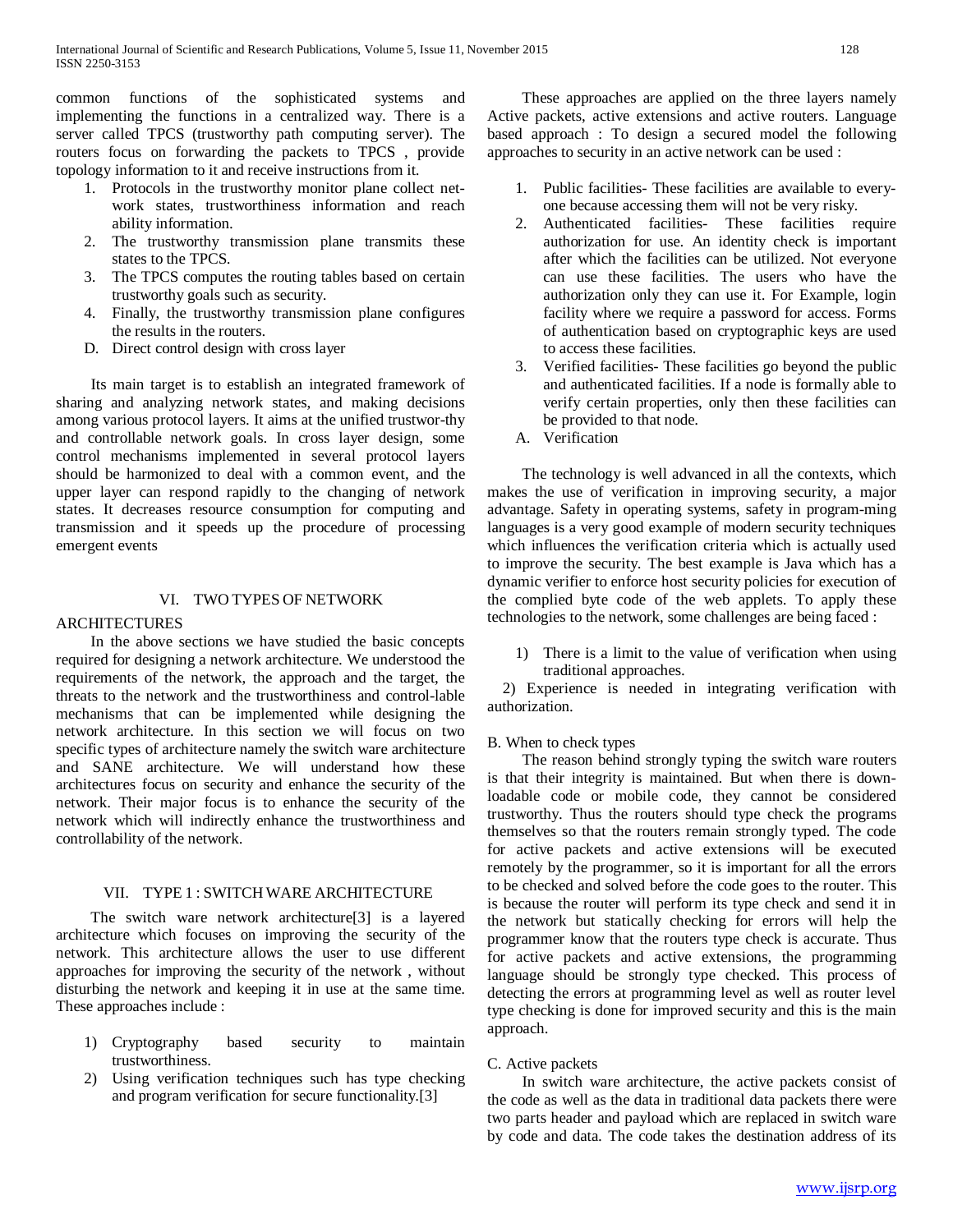data. It is responsible for data transport. It checks for the next hop in the outing table and then forwards the entire packet to the next hop. The code then delivers the payload part of the data at the destination.

# D. PLAN

 PLAN is known as programming language for active networks. As the name suggests, it is a programming language designed to meet the design goals of a secure switch ware architecture. PLAN is simply typed lambda calculus with extensions to support remote evaluation. It only supports very simple data and control structures and thus it is easy to compile and interpret. It cannot be executed without authentication and it cannot leave behind or change a state on a router. It is strongly typed to maintain the integrity of the router. It helps in combating denial of service attacks.

#### E. CAML

 CAML provides several of the design goals outlined for PLAN. It lacks the resource bounding and the special remote execution facilities. There are many applications which will **require** authentication in any language. In these instances, there is a simplicity gained by programming the active packets and the active extensions in a single language. In the case of remote execution facilities, CAML has provided the interface necessary to dynamically load code which has allowed us to build a general remote execution facility.

#### F. Active Extensions

 Active extensions is the second layer of the switch ware architecture which when combined with the active packets, provide us with a power which makes it possible to implement arbitrary protocols and functionalities. Active packets can call active extensions to provide authenticated services, making it possible to avoid default authentication for active packets. Active extensions have more security checks as compared to active packets. The active extensions arrive on the routers, they are statically type checked and then provide services to the active packets. The active extensions might carry some credentials with them too.

#### G. Secure Active Routers

 The switch ware architecture depends on the language systems to assure the safety and security of the network. It is also crucial to analyze the requirements to build an active and secure router. The goals for our secure active router infrastructure are:

- 1) To support the language-oriented model used at higher layers of the Switch Ware architecture
- 2) To incur minimal costs while the system is an operational state. This is done by migrating costs to an infrequently performed preoperational phase.
- 3) To maximize system security under a minimal set of assumptions about trusted components.[3]

#### VIII. TYPE 2 : SANE NETWORK ARCHITECTURE

 This section talks about the second type of architecture which is known as Secure and Active network environment (SANE) network architecture[4]. This architecture provides secure network level solutions. It is based on the AEGIS secure bootstrap architecture. The system remains in a trusted state by having done the integrity checks in the network. It also applies node to node authentication whenever needed. Let us study this architecture in detail which gives us the security, trustworthiness and controllability solutions.

## A. High level view

 It follows the principle of levels of abstraction where each layer is separated from the other and on these layers the higher layers are constructed. It presumes that the underlying layers are treated axiomatic and when this is true, then the system is said to possess integrity. Without integrity, no system can be made secure. Therefore, integrity of the lower layers need to be checked and the transition to higher layers occur only when the integrity checks are complete. For this architecture, there are concerns which are divided into types namely static and dynamic. Static concerns are the ones that can be checked once or not very often while dynamic concerns need to be checked timely to maintain the operational state of the system.

#### B. Integrity and Trust

 Integrity is a way of saying that a system is what we expect it to be, it is unmodified. Trust is a more complex relationship, as something can be unmodified, but not trusted, while if a system is trusted, it must remain unmodified for the trust relationship to hold in true sense. Integrity and Trust relationships in an active network setting are of several types. In a layered architecture, each layer in a system trusts the layer below it. For an active network node, a trusted node architecture can be constructed by making the lowest layers of the system trusted, and then ensuring that higher layers depend on the integrity of these lower layers. Therefore any architecture for system security in an Active Network must use a combination of static checks and dynamic checks to remain secure.

#### C. About the architecture

 This sections gives us the basic idea of the SANE network infrastructure. The lower layers of the architecture expect that the system starts in an expected state. The design utilizes a secure bootstrap architecture called AEGIS to reach dynamic integrity checks on a prepacket, or preuser basis. This archi-tecture maintains security in several ways namely performing remote authentication; provides environment for evaluation of switchlets; and a naming scheme for partitioning the node's services name space between users.

#### D. Aegis overview

 This section gives an overview to the AEGIS boot process. It modifies the boot process such that all the code is verified before execution. In every code there is a small part of the trusted code which is excluded by using a digital signature which is accomplished by modifying the BIOS (basic input output system). The BIOS contains the verification code, and public key certificate. . In the AEGIS boot process, either the active network element is started, or a recovery process is entered to repair any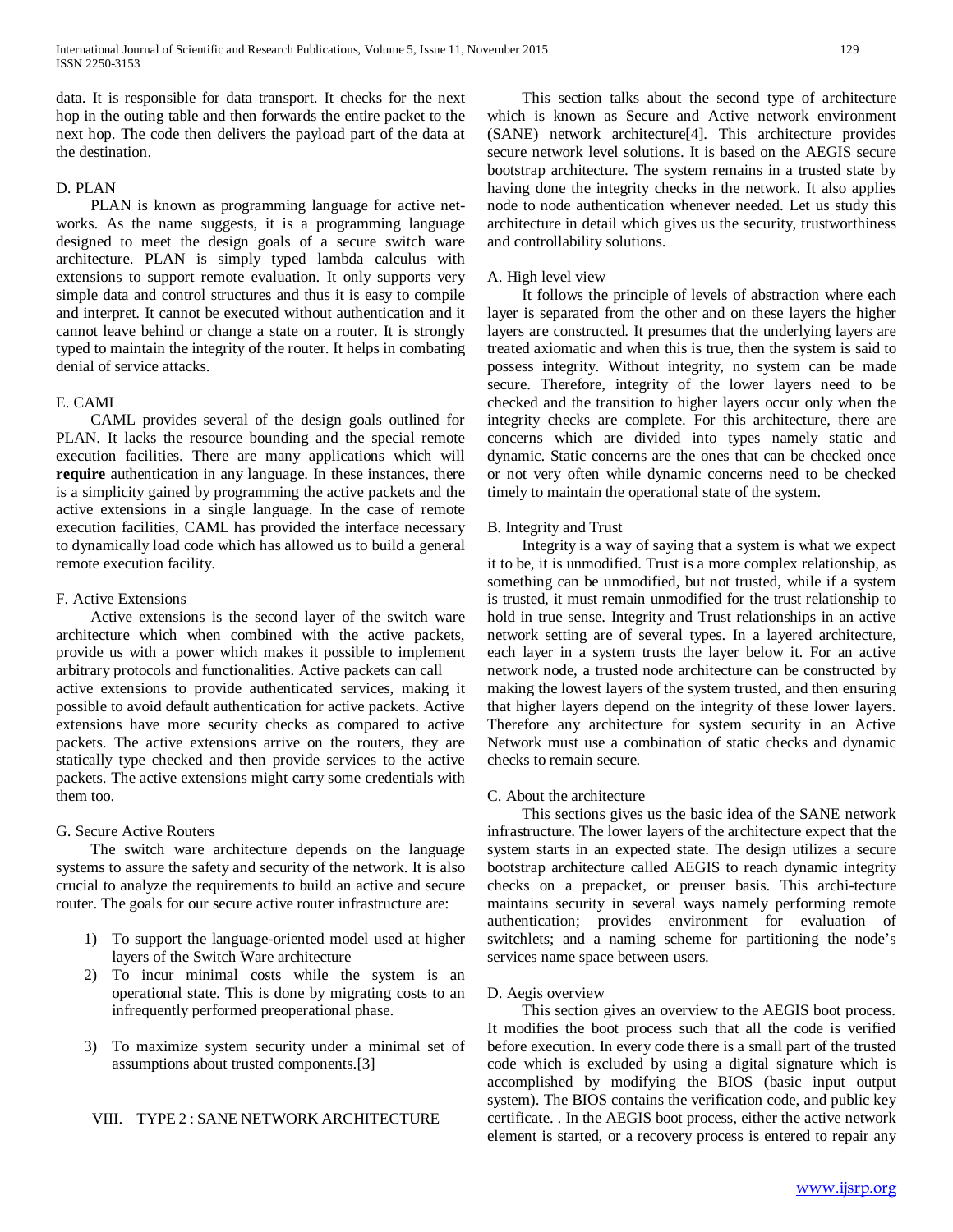integrity failure detected. Once the repair is completed, the system is restarted to ensure that the system boots. This entire process occurs without user intervention. AEGIS also maintains the hardware and software configuration of a machine. It also maintains a copy of the signature for each expansion card. The integrity test will fail for other cards.

## E. Aegis boot process

 This section talks about the boot process which every computer follows. This process is divided into four levels of abstraction. Each level is a phase of bootstrap operation. The first phase is the Power on Self Test or POST. POST is invoked in one of four ways:

- 1) Applying power to the computer automatically invokes POST.
- 2) Hardware reset.
- 3) Warm boot invokes POST without testing.
- 4) Software programs, if permitted by the operating system.

 In each of the cases above, a sequence of tests are conducted. All of these tests, except for the initial processor self test, are under the control of the system BIOS. Once the BIOS has performed all of its power on tests, it begins searching for expansion card ROMs which are identified in memory by a specific signature. Once a valid ROM signature is found by the BIOS, control is immediately passed to it. When the ROM completes its execution, control is returned to the BIOS.The final step of the POST process calls the BIOS operating system bootstrap interrupt.

## F. Layered boot process

 This section specifies the boot process divided into the following layers to simply the AEGIS BIOS modifications. The higher levels have greater functionality.

- 1) Level 0 contains the small section of trusted software, digital signatures, public key certificates, and recovery code. The integrity of this level is assumed to be valid.
- 2) The first level contains the remainder of the usual BIOS code, and the CMOS.
- 3) The second level contains all of the expansion cards and their associated ROMs, if any.
- 4) The third level contains the operating system boot block. These are resident on the bootable device and are responsible for loading the operating system kernel.
- 5) The fourth level contains the operating system, and the fifth and final level contains user level programs and any network hosts.[4]

 The transition between levels in a traditional boot process is accomplished with a jump or a call instruction without any attempt at verifying the integrity of the next level.

## G. Recovery process and Protocol

 This section deals with the recovery process and the recovery protocol which is applicable when there is an integrity failure in the network host. In the case of integrity failure the system boots into a recovery kernel which is on the network card ROM. The recovery kernel contacts to a trusted host through the secured recovery protocol to recover the falied component, and then the failed component is repaired and the system is restarted. The protocol used is based on the station to station protocol. The basis of the protocol is the Diffie-Hellman exchange for key establishment, and public key signatures for authentication. In our architecture we use DSA digital signature standard, but other algorithms can be used.

# H. Bootstrapping a SANE network

.

 Now our main concern is how to bootstrap a SANE network. A node is brought up in a secure manner and it attempts to develop trust relationship with its peer. They exchange certificates and establish a shared secret key. The certificates exchanged at this stage are used to verify the neighbours and build trust relations with the domains. The trust relations are used to minimize the setup costs, allow mobile type of applications where authentication is necessary, secure message exchange between peer active nodes, establish authenticated packet forwarding channels and deter link traffic analysis.

#### IX. CONCLUSION

 Since the current network architecture was designed based on some assumptions, which are disappearing with the rapid development of the network, the network is suffering more and more severe threats of security and issues of ensuring QOS. Thus, we proposed that trustworthiness, controllability and security should be taken in account in a holistic mode when designing new network architectures. We introduced two types of architectures namely Switch ware network architecture and SANE network architecture. These architectures are a common solution for achieving trustworthiness, controllability and security.

#### ACKNOWLEDGMENT

 I would like to thank Dr.Jagdish Nayak for the guidance and my parents.

#### **REFERENCES**

- [1] ChuangLin and Xue-HaiPeng,Research on network architecture with trustworthiness and controllability,J.Comput.Sci Technol.,Vol.21,No.5,September,2006.
- [2] Abdul Azeem, Dr.Khaleel-ur-Rahman khan, A.V.Pramod,Security Architecture Framework and Secure Routing Protocols in Networks-Survey,International Journal of Computer science Engineering Survey(IJCSES),Vol.2,No.4,November,2011.
- [3] D. Scott Alexander, William A. Arbaugh, Michael W. Hicks, PankajKakkar, Angelos D. Keromytis, Jonathan T. Moore, Carl A. Gunter, Scott M. Nettles, and Jonathan M. Smith, The SwitchWare Active Network Architecture, University of Pennsylvania ,Vol,June 6,1998.
- [4] D. Scott Alexander, William A. Arbaugh, Angelos D. Keromytis, and Jonathan M. Smith, The Secure Active Network Architecture, University of Pennsylvania ,Paper 114,January,1997.